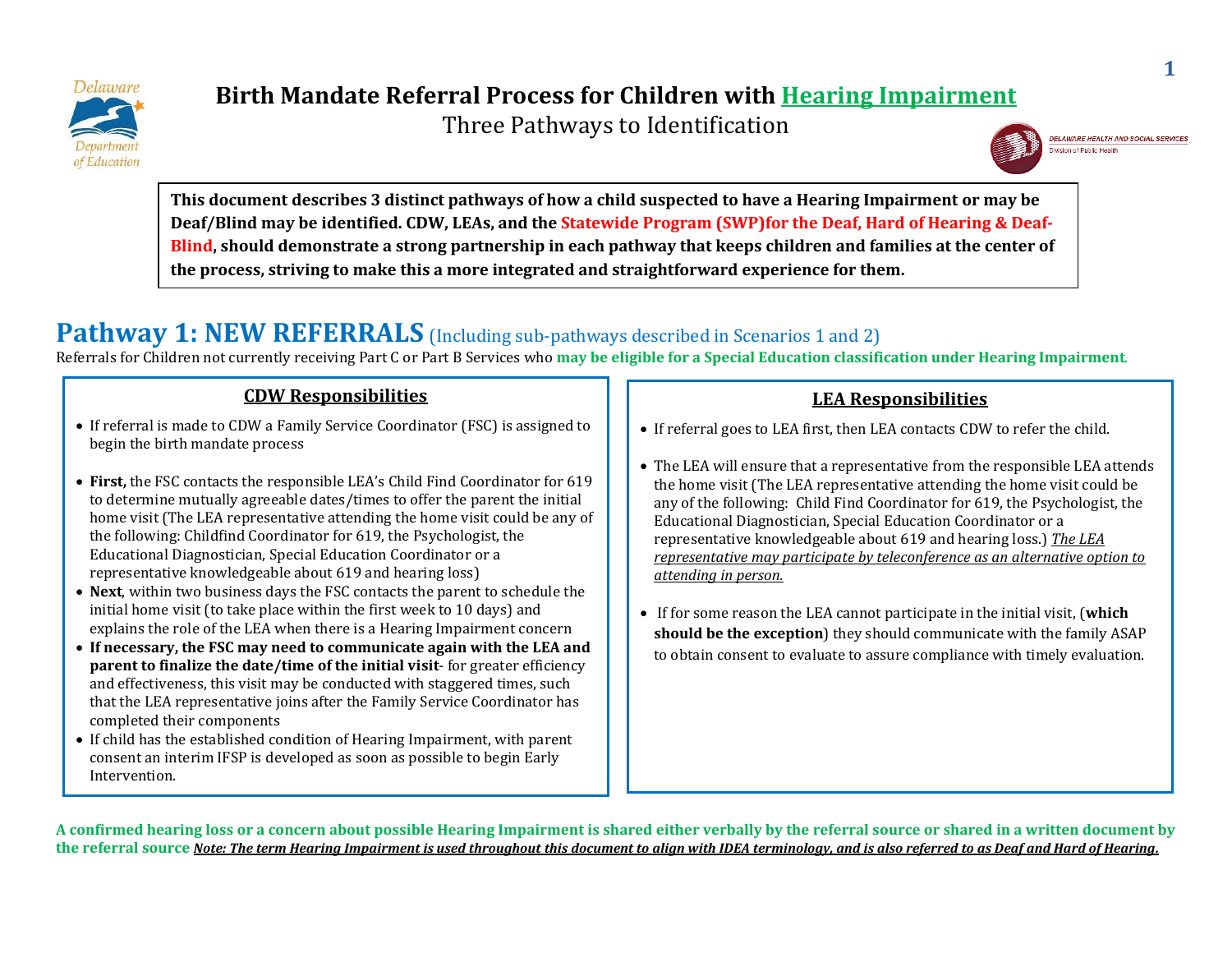Three Pathways to Identification

#### **INITIAL HOME VISIT**

#### **Shared CDW and LEA Responsibilities**

- CDW and LEA provides and explains **Parental Rights and Procedural Safeguards [To be documented in the Prior Written Notice (PWN) that the Rights and Safeguards were given to the parent at the initial home visit]**
- CDW and LEA explain their roles, responsibilities, and services
- CDW and LEA explain the evaluation/assessment process for eligibility under Part C and Part B services, respectively
	- o CDW explains their Multidisciplinary evaluation/assessment process- as well as eligibility under established condition- see IDEA Federal Regulations- Section 303.320 [\(https://www.gpo.gov/fdsys/pkg/FR-2011-09-28/pdf/2011-22783.pdf\)](https://www.gpo.gov/fdsys/pkg/FR-2011-09-28/pdf/2011-22783.pdf)
	- o LEA explains their evaluation/assessment process to determination eligibility under a Hearing Impairment classification- see Delaware Administrative Code Title 14, section 925 2.0 [\(http://regulations.delaware.gov/AdminCode/title14/900/925.shtml\)](http://regulations.delaware.gov/AdminCode/title14/900/925.shtml)
	- o CDW and LEA discuss any evaluations/assessments already completed and determine need for additional evaluations/assessments

#### **CDW Responsibilities:**

- CDW proposes to evaluate/assess the child for Part C eligibility and documents in the **PWN** to the parent
- If child meets eligibility criteria for established condition, CDW must still conduct the multidisciplinary evaluation within time lines.
- If parent agrees to the multidisciplinary evaluation, parent provides written consent to conduct the evaluation. **(Consent to Evaluate for Part C)**

#### **EVALUATION/ASSESSMENT PROCESS** o

#### **CDW Responsibilities**

- CDW conducts the multidisciplinary evaluation/assessment and must convene an IFSP meeting within **45 calendar days ( Notice of Meeting)**
- Upon completion of the CDW multidisciplinary evaluation/assessment if the child is eligible for Part C services the team will develop an IFSP- CDW will document the IFSP team decisions in a **PWN** and the parent will provide written consent for the provision of early intervention services (**Consent for Provision of Early Intervention Services, which means signing the IFSP**)
- Meanwhile, **(Scenario 1- next page):** the LEA continues their evaluation/assessment process
- **OR**
- **(Scenario 2):** the LEA has completed its evaluation/assessment within the same timeframe as CDW allowing the teams to convene together *(Scenario 2 is best practice. Try to aim for one meeting so the parent does not have to go to two meetings.)*

#### **LEA Responsibilities:**

- LEA proposes to evaluate/assess the child for Part B eligibility and documents in the **PWN** to the parent
- If parent agrees to evaluation, parent provides written consent to conduct the evaluation/assessment. **(Permission** *to Evaluate for Part B* )

#### **LEA Responsibilities**

- LEA conducts evaluation/assessment and must convene an eligibility meeting **within 45 school days or 90 calendar days whichever comes first**
- In the event that an LEA does not have the internal capacity to conduct the evaluation /assessment - the LEA may utilize an external vendor for parts of or the whole evaluation/assessment
- $\bullet$  If the LEA chooses to utilize  $SWP$  for the evaluation or consultation for the purpose of determining eligibility then the LEA is responsible for obtaining **parental consent (Consent to Release Information form)** to release information between the LEA and SWP.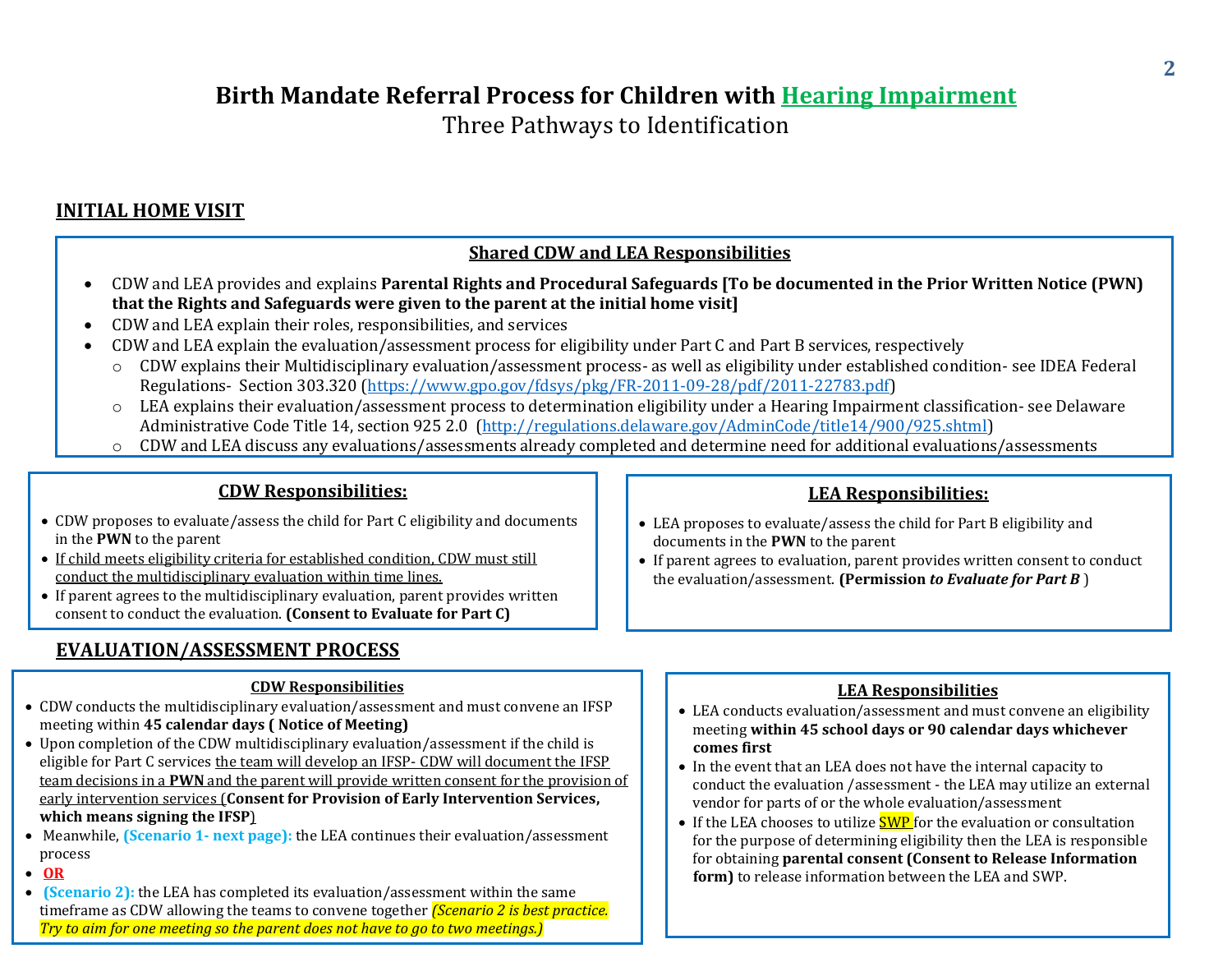Three Pathways to Identification

### **Scenario 1: CHILDREN THAT HAVE AN IFSP** (refer back to previous page Evaluation/Assessment Process Box - third bullet under CDW Responsibilities)

**CONDUCT JOINT IFSP/IEP MEETING TO REVIEW RESULTS OF BOTH EVALUATIONS/ASSESSMENTS AND TO DETERMINE PART B ELIGIBILITY UNDER THE CLASSIFICATION OF HEARING IMPAIRMENT. (CDW and LEA are reviewing the LEA evaluation together for the first time) If SWP is involved, they should be included on the Notice of Meeting.** 

#### **CDW Responsibilities**

- CDW attends the Part B 619 eligibility meeting
- Discusses results of evaluation/assessment with parent and the LEA

i,

 CDW provides a copy of the **Multidisciplinary Evaluation/ Assessment and the IFSP to the LEA prior to this meeting** 

#### **CDW Responsibilities if Part C is chosen**

- If any amendments are decided, IFSP will be amended and CDW will continue with their process
- **CDW documents the parent's decision in PWN**
- CDW will still provide transition notification to the LEA and SEA to ensure timely transition planning for Part B under the normal process for children potentially eligible for Part B (not less than 90 days before the child's third birthday and not more than 9 months prior to the third birthday)

#### **CDW Responsibilities if Part C is declined**

- Parent signs Consent for Provision of Early Intervention under Part C, declining EI at this time
- CDW documents in **PWN** that Part C is offering services but parent is declining and opting to begin Part B services under the Birth Mandate classification of Hearing Impairment

#### **LEA Responsibilities**

- LEA sends parent **Notice of Meeting** (same date and time as CDW Service Coordinator) LEA includes CDW on the invitation and provides CDW a copy **of Notice of Meeting**
- LEA discusses results of evaluation/assessment with parent and CDW
- LEA documents the data, discussions and team decisions of Hearing Impairment classification in the *Evaluation Summary Report* (ESR)
- If eligible under the Hearing Impairment classification**,** team discusses potential service options through Part C or Part B
- Parent decides if they want to continue with the IFSP (Part C) or begin IEP (Part B)

#### **LEA Responsibilities if Part B is chosen**

- Parent signs **Consent for Initial Provision of Special Education and Related Services** agreeing to Part B services
- Parent and LEA develop the **IEP**
- LEA documents decision in **PWN**

#### **LEA Responsibilities if Part B is declined**

- Parent signs **Consent for Initial Provision of Special Education and Related Services** declining Part B services at this time
- LEA includes in their **PWN** that Part B is offering services, however the parent is declining an IEP
- LEA includes that Part C is approved to access SWP that can be listed on the IFSP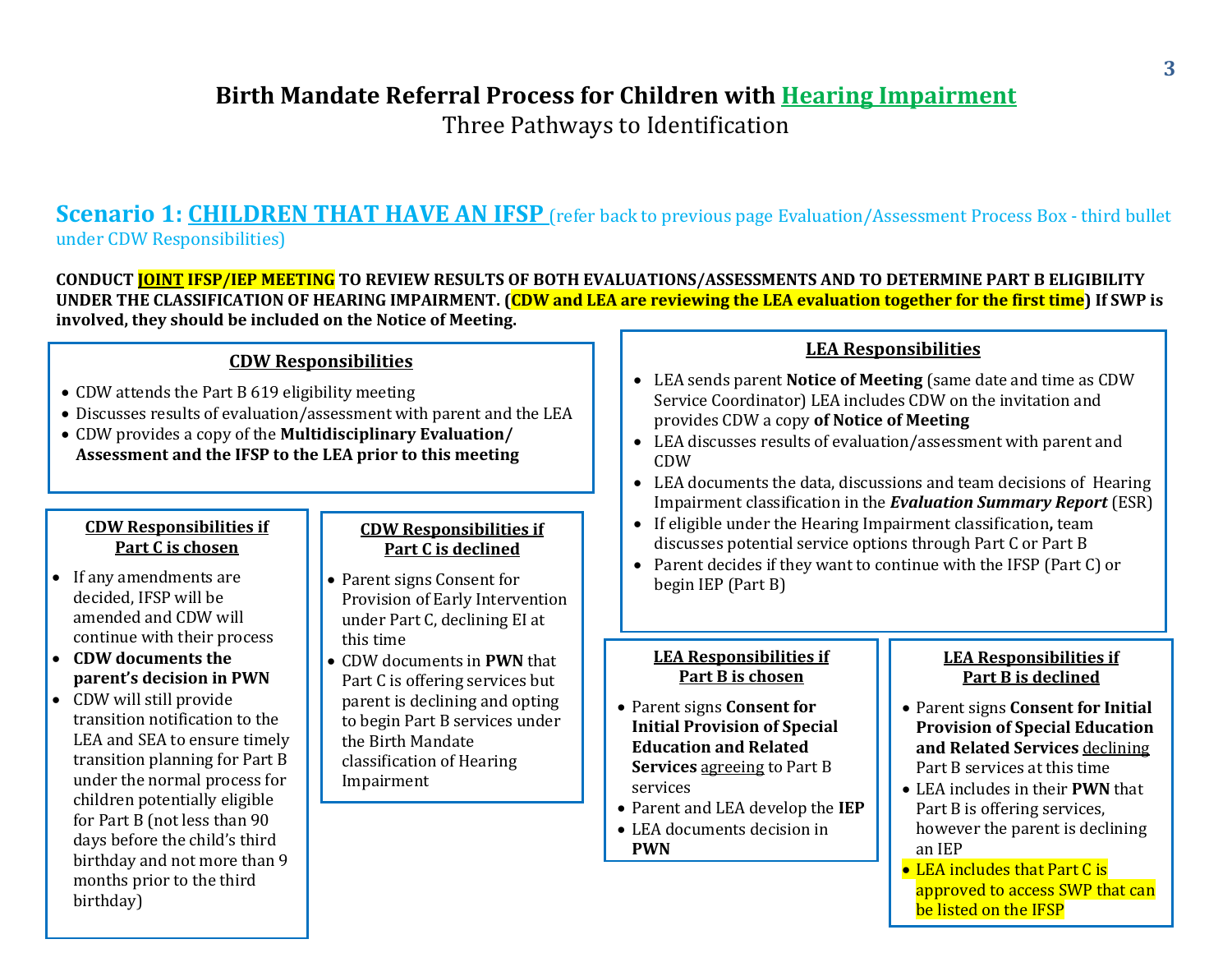Three Pathways to Identification

### **Scenario 2: CHILDREN THAT DO NOT YET HAVE AN IFSP** (refer back to previous page Evaluation/Assessment

Process Box - fourth bullet under CDW Responsibilities)

**CONDUCT JOINT IFSP/IEP MEETING TO REVIEW RESULTS OF EVALUATIONS/ASSESSMENTS AND DETERMINE ELIGIBILITY FOR PART C AND PART B UNDER THE CLASSIFICATION OF A HEARING IMPAIRMENT. (CDW and LEA are reviewing the CDW and LEA evaluations for the first time) If SWP is involved, they should be included on the Notice of Meeting.**

| <b>CDW Responsibilities</b><br>• FSC coordinates meeting date with the LEA and family/parent<br>• CDW sends parent Notice of Meeting (same date and time as LEA)<br>CDW includes LEA on the invitation and provides LEA a copy of<br><b>Notice of Meeting.</b><br>• CDW discusses results of evaluation/assessment with parent and the<br><b>LEA</b><br>• CDW provides a copy of the Multidisciplinary Assessment to the<br>parent and LEA prior to this meeting                                              |                                                                                                                                                                                                                                                                                                                                                                                                        | <b>LEA Responsibilities</b><br>• LEA sends parent Notice of Meeting (same date and time as FSC)<br>LEA includes CDW on the invitation and provides CDW a copy of<br><b>Notice of Meeting</b><br>• LEA discusses results of evaluation/assessment with parent and<br><b>CDW</b><br>• LEA documents the data, discussions and team decisions of Hearing<br>Impairment classification in the Evaluation Summary Report (ESR)<br>• If eligible under the Hearing Impairment classification, team<br>discusses potential service options through Part C or Part B<br>• Parent decides if they want an IFSP (Part C) or an IEP (Part B) |                                                                                                                                                                                                                                                                                                                                                                                                                                                                                     |  |
|---------------------------------------------------------------------------------------------------------------------------------------------------------------------------------------------------------------------------------------------------------------------------------------------------------------------------------------------------------------------------------------------------------------------------------------------------------------------------------------------------------------|--------------------------------------------------------------------------------------------------------------------------------------------------------------------------------------------------------------------------------------------------------------------------------------------------------------------------------------------------------------------------------------------------------|-----------------------------------------------------------------------------------------------------------------------------------------------------------------------------------------------------------------------------------------------------------------------------------------------------------------------------------------------------------------------------------------------------------------------------------------------------------------------------------------------------------------------------------------------------------------------------------------------------------------------------------|-------------------------------------------------------------------------------------------------------------------------------------------------------------------------------------------------------------------------------------------------------------------------------------------------------------------------------------------------------------------------------------------------------------------------------------------------------------------------------------|--|
| <b>CDW Responsibilities if</b><br>Part C is chosen<br>• Parent and CDW develop IFSP<br>• CDW documents the parent's<br>decision to continue with<br>Part C in PWN<br>• CDW will still provide<br>transition notification to the<br>LEA and SEA to ensure timely<br>transition planning for Part B<br>under the normal process for<br>children potentially eligible for<br>Part B (not less than 90 days<br>before the child's third<br>birthday and not more than 9<br>months prior to the third<br>birthday) | <b>CDW Responsibilities if</b><br>Part C is declined<br>• Parent signs Consent for<br>Provision of Early Intervention<br>under Part C, declining EI at<br>this time<br>• CDW documents in PWN that<br>Part C is continuing to offer<br>services but parent is now<br>declining Part C and opting to<br>begin Part B services under the<br>Birth Mandate classification of<br><b>Hearing Impairment</b> | <b>LEA Responsibilities if</b><br>Part B is chosen<br>• Parent signs Consent for<br><b>Initial Provision of Special</b><br><b>Education and Related</b><br><b>Services agreeing to Part B</b><br>services<br>• Parent and LEA develop the<br><b>IEP</b><br>• LEA documents decision that<br>parent is accepting Part B<br>services and opting to<br>discontinue Part C<br>participation in PWN                                                                                                                                                                                                                                    | <b>LEA Responsibilities if</b><br><b>Part B is declined</b><br>• Parent signs Consent for Initial<br>Provision of Special Education<br>and Related Services declining<br>Part B services at this time<br>• LEA includes in their PWN that<br>Part B is offering services and<br>that at this time parent is<br>declining an IEP and has chosen<br>to continue with Part C<br>services.<br>• LEA includes that Part C is<br>approved to access SWP that<br>can be listed on the IFSP |  |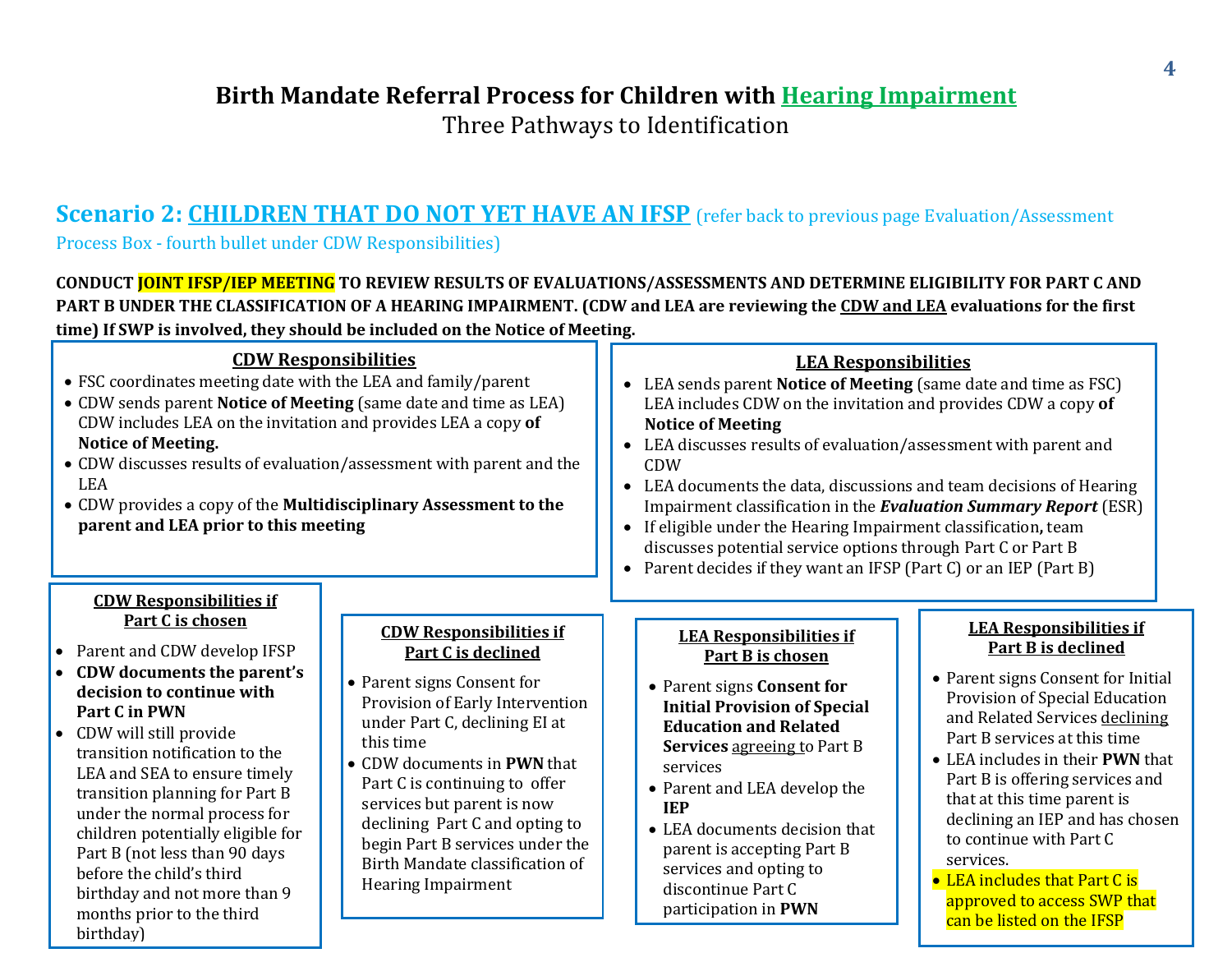Three Pathways to Identification

## **Pathway 2: CHILDREN WITH MDA OR AN IFSP**

- **CDW completes the multidisciplinary evaluation/assessment and there is now a concern about a Hearing Impairment (no IFSP yet)**
- **For children with an IFSP and already receiving Part C services, and over time a concern about a Hearing Impairment has emerged.**

#### **CDW Responsibilities**

- FSC discusses concern with the parent. Parent signs consent to forward Early Intervention records that family agrees to share (which may include evaluation/assessments) to the LEA **(Consent to Release Information)**
- CDW completes their **Referral Form** and sends to the LEA, (copying the Field agent/EC Transition Coordinator) sharing the Multidisciplinary evaluation/ assessment and IFSP (if there is one) with the LEA.
- CDW continues with IFSP services **or** develops an IFSP (while the LEA completes the evaluation/assessment for Hearing Impairment).
- If the child is not found eligible for Part B services at the eligibility meeting held by the LEA OR the parent declines Part B services, CDW continues providing IFSP services under Part C
- If parent agrees to Part B services, CDW completes **PWN** indicating the parent is now declining continuation in the Part C program.

#### **LEA Responsibilities**

- LEA contacts the parent and explains the evaluation/assessment process for the Hearing Impairment classification
- LEA proposes to evaluate/assess the child for Part B eligibility and documents in the **PWN** to the parent along with providing the Procedural Safeguards/ Parental Rights
- If parent agrees to evaluation, parent provides written consent to complete the evaluation and eligibility determination process (**Permission to Evaluate for Part B**). LEA compliance timeline for eligibility begins when LEA receives the signed consent
- LEA may contact Statewide Programs for Deaf, Hard of Hearing & Deaf-Blind to make them aware of referral as appropriate
- In the event that an LEA does not have the internal capacity to conduct the evaluation/assessment, the LEA may utilize SWP or an external vendor for parts of or the whole evaluation/assessment.
- If the LEA chooses to utilize SWP or a vendor for the evaluation, the LEA is responsible for obtaining parental consent (**Consent to Release Information form**) to release information between the LEA and vendor.
- LEA sends parent, CDW, and as appropriate SWP the **Notice of Meeting**.
- LEA documents the data, discussions and team decisions of the Hearing Impairment classification in the *Evaluation Summary Report* at the eligibility determination meeting, which must be done within 45 school days or 90 calendar days whichever comes first
- If eligible under the Hearing Impairment classification, team discusses potential service options through Part C or Part B
- If family chooses an IEP, family/parent signs consent (**Consent for Initial Provision of Special Education and Related Services**) agreeing to Part B services
- The IEP team which includes the parent will develop the IEP.
- **If family choses an IFSP, LEA includes that Part C is approved to access SWP that can be** listed on **the IFSP**- Document in PWN for either choice made by parent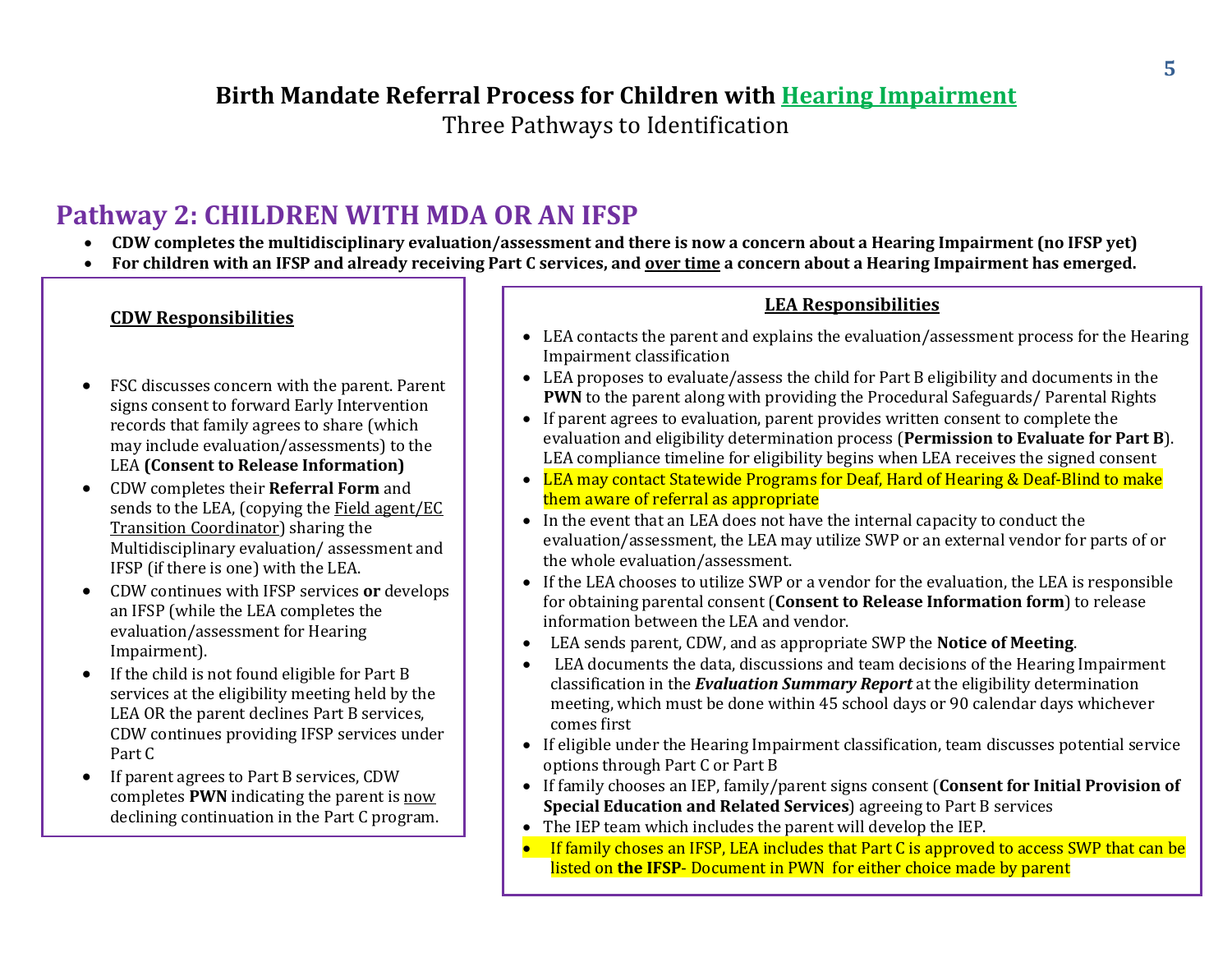Three Pathways to Identification

## **Pathway 3: LATE REFERRALS TO PART C**

**Children nearing 33 months of age (who are more than 90 days away from the third birthday) and who are not currently receiving Part C or Part B services and the parent contacts CDW with concerns for possible Hearing Impairment (refer back to page 1 for what this means)**

#### **Shared CDW and LEA Responsibilities**

- If child is found eligible for Part C, based on established condition, CDW must immediately notify the SEA/LEA in writing (via the CDW Referral Form) to ensure an IEP is in place by the child's third birthday and that there is a concern regarding the child's hearing status. (This is considered a notification of a child in Part C who is potentially eligible for Part B-therefore no parental consent is required in Delaware)
- If referral/eligibility determination for Part C ends up being 90 days or less before child's third birthday, **a transition conference is not required;** however, it is best practice to hold/ invite the LEA to the IFSP meeting to insure timely identification and access to services for the child.
- If referral /eligibility determination to Part C is 90 days or less before child's third birthday, an **IEP in not required to be in place by age 3**; however, LEAs must strive to have an IEP developed as soon after age 3 as possible if child is found eligible.
- **Follow the process described in Pathway#1** if parent confirms they wish to have Part C remain involved.
- If parent declines to go any further with CDW given that the child will soon be turning three, then LEA follows the state special education regulations for timely evaluation and identification, just as with any new referral
- Both CDW and the LEA must issue a **PWN** based on their proposed actions.